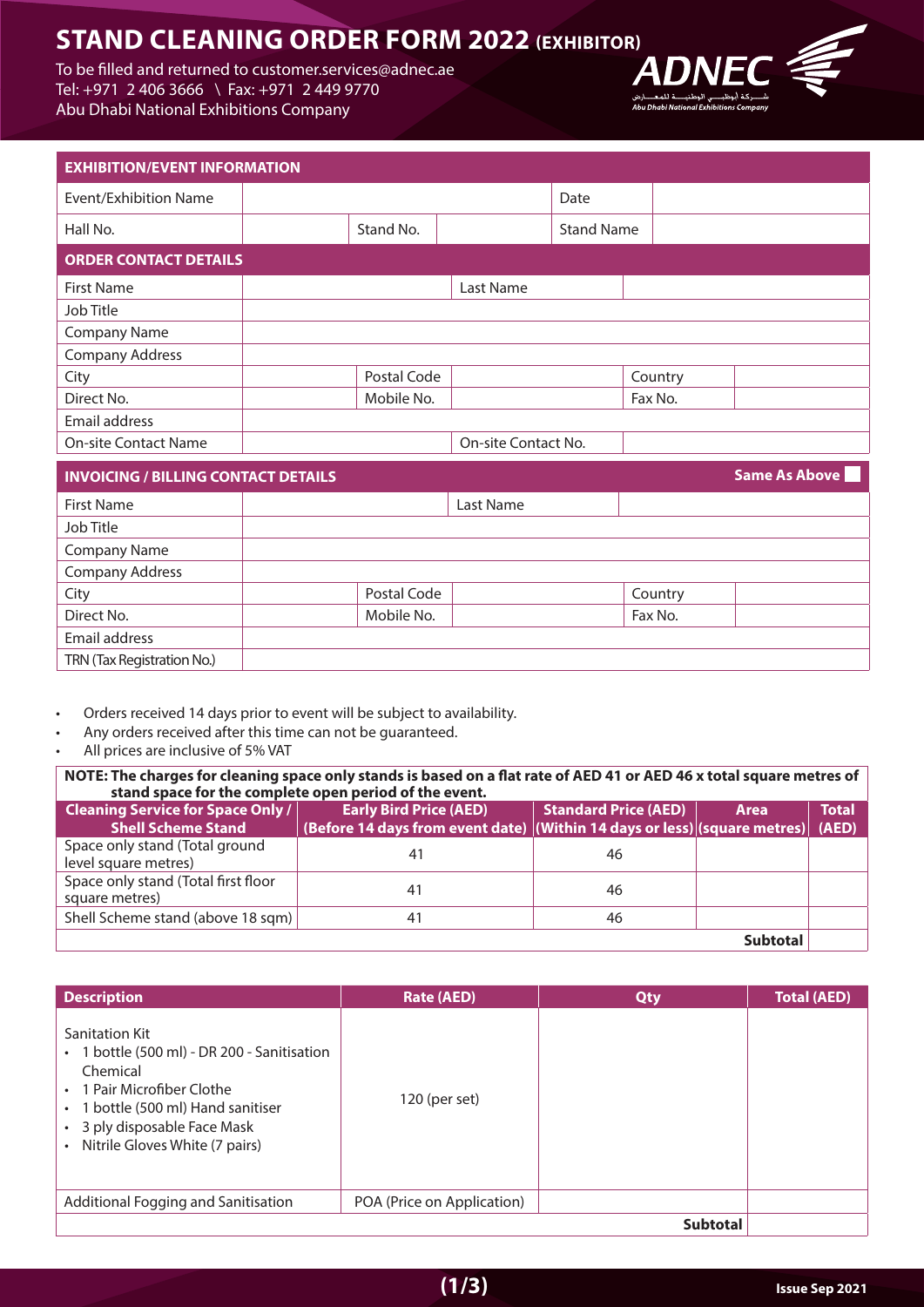## **STAND CLEANING ORDER FORM 2022 (EXHIBITOR)**

To be filled and returned to customer services@adnec.ae Tel: +971 2 406 3666 \ Fax: +971 2 449 9770 Abu Dhabi National Exhibitions Company



| <b>Valet Cleaning Services</b>                                                                                                                                                                                                                            | <b>Early Bird Price (AED)</b><br>(Before 14 days from<br>event date) | <b>Standard Price (AED)</b><br>(Within 14 days or<br>less) | hours Staff | No. of No. of No. of<br>days | <b>Total</b><br>(AED) |
|-----------------------------------------------------------------------------------------------------------------------------------------------------------------------------------------------------------------------------------------------------------|----------------------------------------------------------------------|------------------------------------------------------------|-------------|------------------------------|-----------------------|
| Cleaning attendant - During show hours<br>(No. of Staff x total hours x days x AED 324 or<br>AED 371) (This request can only be<br>applied with cleaning request for space).<br>Please note: Minimum of 8 hours is<br>chargeable for each request per day | 324                                                                  | 371                                                        |             |                              |                       |
| Cleaning attendant - Additional hours<br>(per hour)                                                                                                                                                                                                       | 41                                                                   | 46                                                         |             |                              |                       |
|                                                                                                                                                                                                                                                           |                                                                      |                                                            |             | <b>Subtotal</b>              |                       |
|                                                                                                                                                                                                                                                           |                                                                      |                                                            |             | <b>Grand Total</b>           |                       |

Please indicate invoice currency preference:  $\square$  AED  $\square$ USD

- Timing for Valet Service must be determined, if not valet service will be provided 1 hour before the show opening time.
- Shell Scheme stands below 18  $m<sup>2</sup>$  will not be charged for Cleaning services.
- Stand Cleaning includes vacuuming or wet mopping of floors: dusting of counter tops and furniture; emptying of bins. cleaning of walls, glass and partitions (except exhibits)
- All cleaning is carried out at night, not during the exhibition open hours to ensure the stands are ready prior to the opening of the exhibition. It will be performed on the night before the opening day of the event and each night thereafter.
- Double decker stands will be charged on the total floor space per  $m^2$ .
- The role of the Stand-by Cleaner is to ensure that your stand is kept clean and presentable at all times and free from the accumulation of waste.
- ADNEC Cleaning department cannot be held liable for any loss or damage related to the cleaning of the exhibition stand.
- ADNEC Cleaning department does not supply cleaning materials to exhibitors or their contractors.
- In order to quarantee quality of service, exhibition stands must be clear of all contractors' work and materials by midnight on the last day of build-up.
- Disposal of catering waste is not the responsibility of ADNEC Cleaning services

| <b>TIMINGS FOR VALET SERVICES</b> |            |                   |                 |                     |             |                    |
|-----------------------------------|------------|-------------------|-----------------|---------------------|-------------|--------------------|
| <b>Date</b>                       | <b>Day</b> | <b>Start Time</b> | <b>End time</b> | <b>No. of Staff</b> | No of hours | <b>Total hours</b> |
|                                   |            |                   |                 |                     |             |                    |
|                                   |            |                   |                 |                     |             |                    |
|                                   |            |                   |                 |                     |             |                    |
|                                   |            |                   |                 |                     |             |                    |